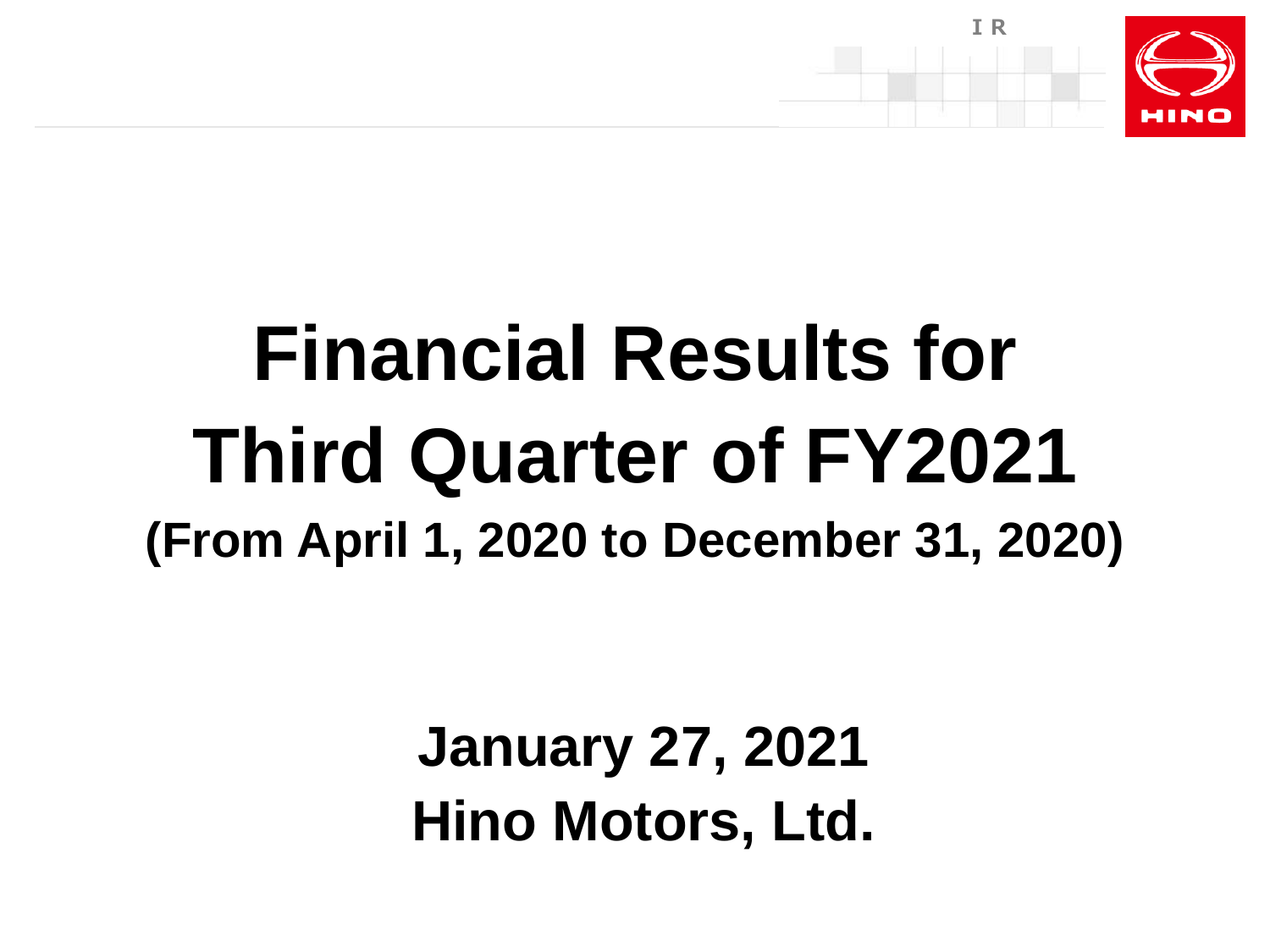

## **) Sales Turnover**

## **) Consolidated Income Statements**

## **) FY2021 Sales Forecast**

## **) FY2021 Consolidated Financial Forecast**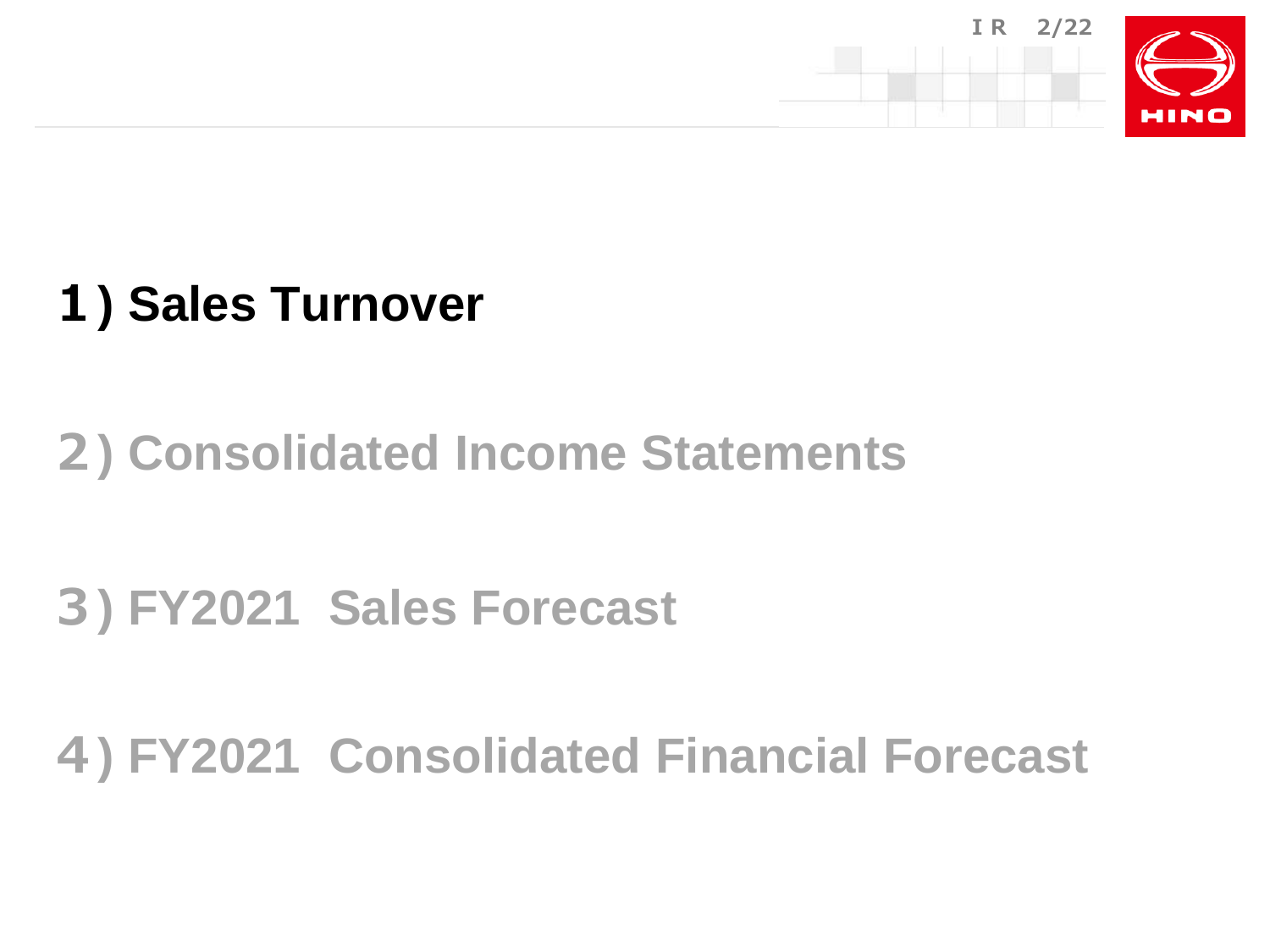#### **Global Unit Sales (Retail Sales)**





#### **Global unit sales stood at 103.2 thousand units, as our business was strongly affected by the novel coronavirus inside and outside Japan.**

| (Units)   |                                                         |         |                    | Unit Sales YOY Change (%) (by quarter) |            |             |          |          |
|-----------|---------------------------------------------------------|---------|--------------------|----------------------------------------|------------|-------------|----------|----------|
|           | *Record high for the third quarter period (nine months) |         |                    |                                        | 1Q         | 2Q          | 3Q       | $4 - 12$ |
| 141,256   |                                                         |         |                    | Japan                                  | $-15.0%$   | $-25.3%$    | $+6.0%$  | $-13.7%$ |
|           |                                                         |         |                    | Overseas                               | $-43.8%$   | $-32.2%$    | $-27.6%$ | $-33.9%$ |
|           |                                                         |         |                    | Total                                  | $-33.7%$   | $-29.4%$    | $-18.2%$ | $-26.9%$ |
| 49,170    |                                                         |         |                    |                                        |            |             |          |          |
|           |                                                         | 103,247 | Global             | $-38,009$                              |            | $(-26.9%)$  |          |          |
|           |                                                         |         |                    |                                        |            |             |          |          |
| 53,371    |                                                         | 42,420  | Japan              | $-6,750$                               |            | $(-13.7%)$  |          |          |
|           |                                                         |         |                    |                                        |            |             |          |          |
|           |                                                         |         |                    |                                        | $(-37.9%)$ |             |          |          |
| 11,588    | Overseas                                                | 33,163  | Asia               | $-20,208$                              |            |             |          |          |
|           | 92,086                                                  | 8,678   | Central and        |                                        |            |             |          |          |
| $*14,099$ |                                                         |         | South America      | $-2,910$                               |            | $(-25.1\%)$ |          |          |
|           |                                                         | 7,481   | <b>North</b>       | $-6,618$                               |            | $(-46.9%)$  |          |          |
| 5,060     | 60,827                                                  |         | America            |                                        |            |             |          |          |
|           | $-31,259$                                               | 4,825   | Oceania            | $-235$                                 |            | $(-4.6%)$   |          |          |
| 4,234     | (-33.9%)                                                | 3,625   | <b>Middle East</b> | $-609$                                 |            | $(-14.4%)$  |          |          |
| 2,704     |                                                         | 1,986   | Africa             | $-718$                                 |            | (-26.6%)    |          |          |
| 1,030     |                                                         | 1,069   | Europe             | $+39$                                  |            | $+3.8%$     |          |          |
| 19/4-12   |                                                         | 20/4-12 |                    |                                        |            |             |          |          |
|           | Global Unit Sales (Light-duty trucks)                   |         |                    |                                        |            |             |          |          |
| 62,255    |                                                         | 45,051  |                    | $-17,204$                              |            | $(-27.6%)$  |          |          |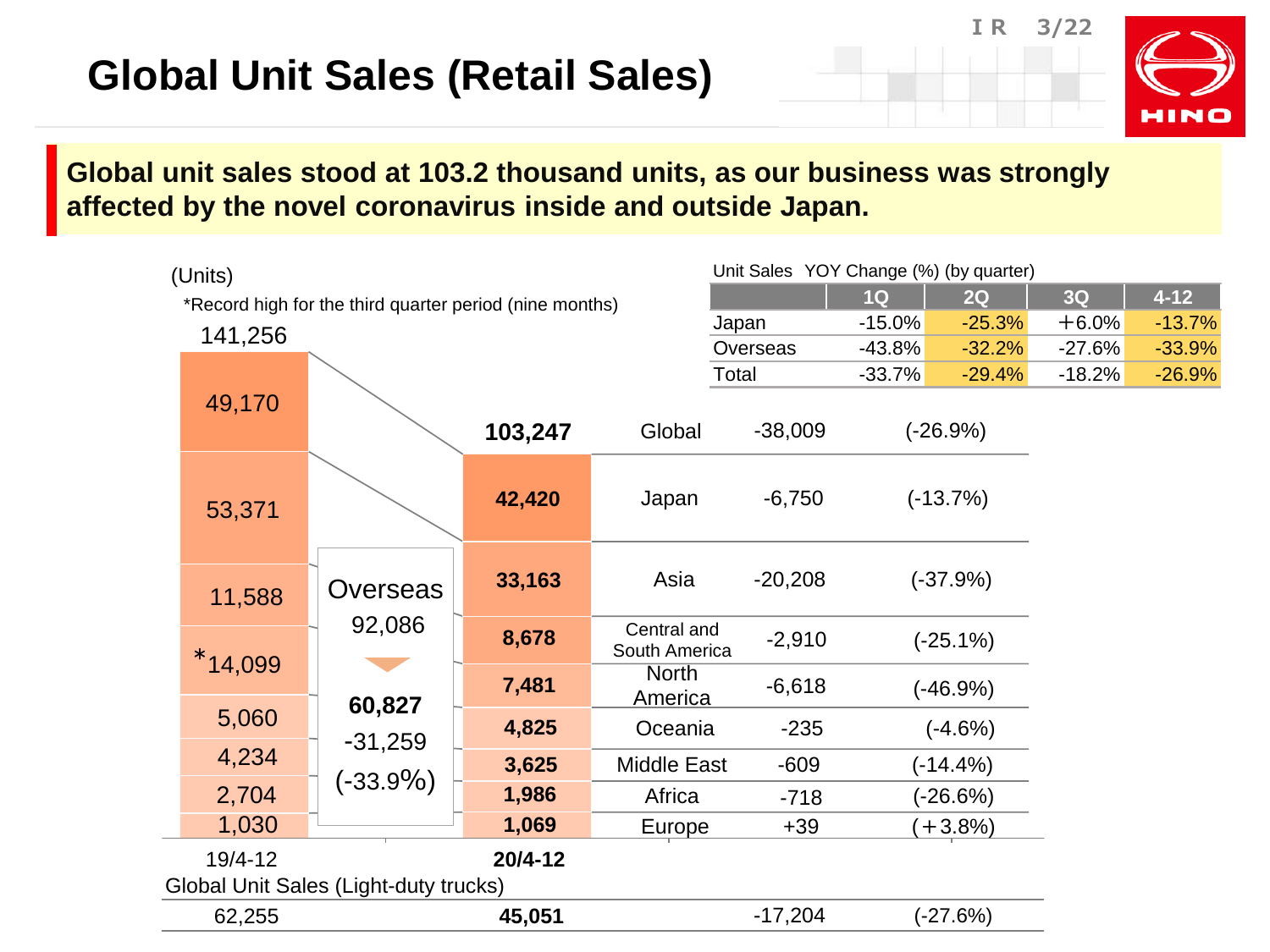#### **Truck and Bus Market in Japan**





#### **Total demand: Declined from the previous year due to the novel coronavirus. Especially, the sales of light-duty trucks and buses were affected.**

**Hino's sales: While demand declined, sales were healthy.**

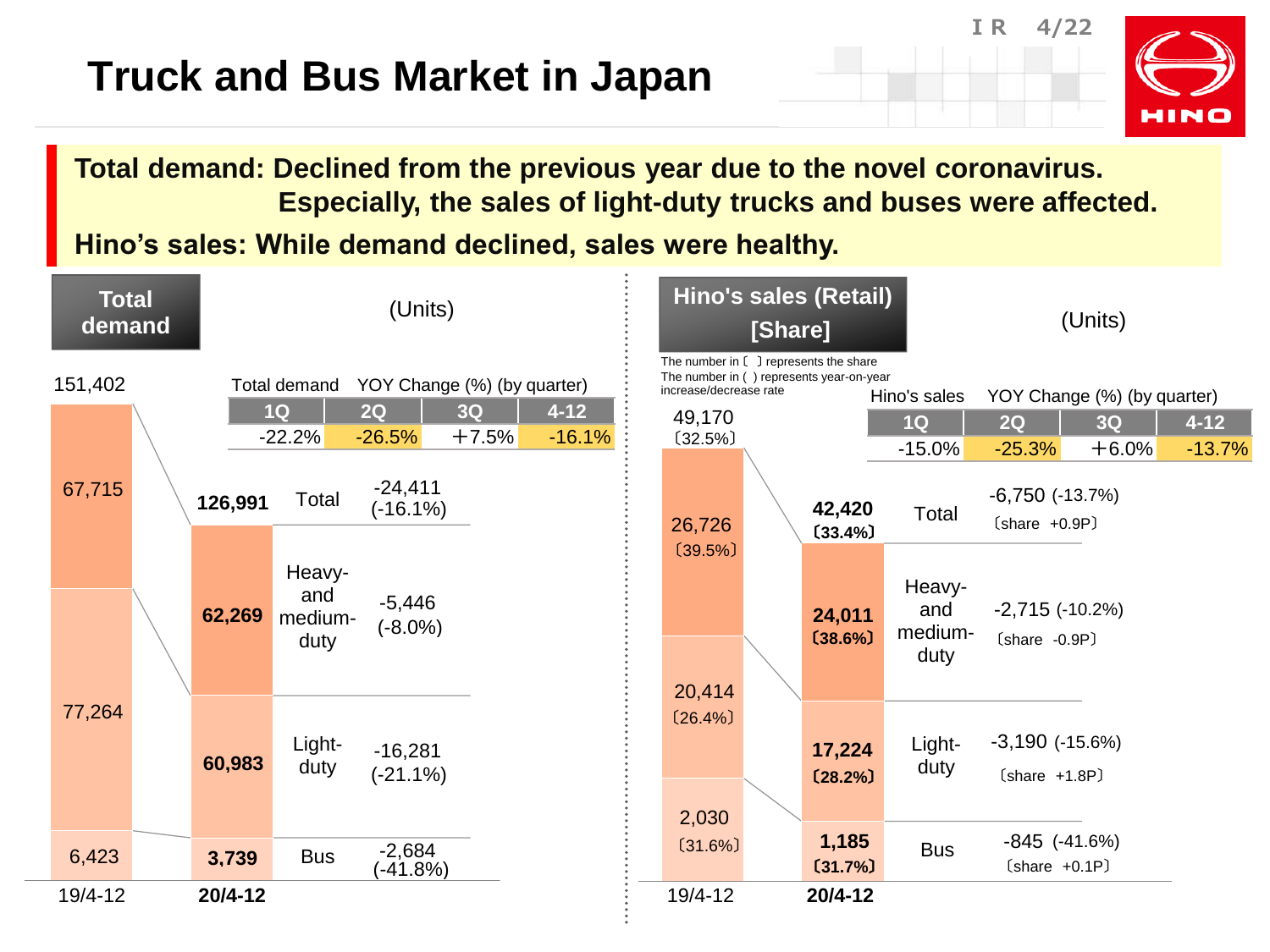#### **Sales Volumes in Indonesia, the U.S. and Thailand (Retail Sales)**



**IR 5/22**

- **Indonesia: The market environment remained harsh. Sales volume is improving, but recovery is gentle.**
- **The U.S.: Sales volume dropped considerably, due to the problems with supply as well as the novel coronavirus.**
- **Thailand: The market for light-duty trucks grew first, thanks to the expansion of e-commerce. Sales volume in 3Q recovered, exceeding that in the previous year.**

|         | Indonesia                                     | (Units)                                                                                                                                                                                                             | The U.S.<br>(Units)                                                                                                                                                                                                                                                 | <b>Thailand</b>                               | (Units)                                                                                                                                                                                                         |
|---------|-----------------------------------------------|---------------------------------------------------------------------------------------------------------------------------------------------------------------------------------------------------------------------|---------------------------------------------------------------------------------------------------------------------------------------------------------------------------------------------------------------------------------------------------------------------|-----------------------------------------------|-----------------------------------------------------------------------------------------------------------------------------------------------------------------------------------------------------------------|
| 23,039  | leavy- and medium-duty<br>Light-duty<br>Total | Indonesia YOY Change (%) (by quarter)<br>3Q<br>$4 - 12$<br>2Q<br>1Q<br>$-62.9%$<br>$-78.6%$<br>$-73.2%$<br>$-70.7%$<br>$-67.0%$<br>$-63.5%$<br>$-48.0%$<br>$-57.7%$<br>$-73.2%$<br>$-55.4%$<br>$-69.0%$<br>$-64.6%$ | The U.S. YOY Change (%) (by quarter)<br>$4 - 12$<br>3Q<br>2Q<br>1Q<br>$-43.7%$<br>$-41.3%$<br>$-35.2%$<br>$-52.7%$<br>Heavy- and medium-duty<br>$-45.0%$<br>$-59.2%$<br>$-50.3%$<br>$-51.7%$<br>Light-duty<br>Total<br>$-42.2%$<br>$-42.4%$<br>$-52.0%$<br>$-45.9%$ | Heavy- and medium-duty<br>Light-duty<br>Total | Thailand YOY Change (%) (by quarter)<br>3Q<br>$4 - 12$<br>1Q<br>2Q<br>$-30.8%$<br>$-3.4%$<br>$-17.9%$<br>$-16.7%$<br>$+12.2%$<br>$+31.9%$<br>$+1.5%$<br>$-32.9%$<br>$-12.2%$<br>$-13.4%$<br>$-31.2%$<br>$+2.1%$ |
| 12,221  | 8,156                                         | $-14,883$<br>Total<br>$(-64.6%)$                                                                                                                                                                                    | 11,565                                                                                                                                                                                                                                                              | 9,503                                         | $-1,272$<br>(-13.4%)<br>Total<br>8,231                                                                                                                                                                          |
| 10,818  | 3,581                                         | Heavy- and<br>$-8,640$<br>medium-<br>duty<br>$(-70.7%)$<br>$-6,243$                                                                                                                                                 | $-5,314$<br>$(-45.9%)$<br>Total<br>6,251<br>8,286<br>Heavy- and<br>$-3,620$<br>4,666<br>medium-<br>$(-43.7%)$<br>duty<br>(Class 6.7)                                                                                                                                | 7,761                                         | Heavy-<br>$-1,298$<br>and<br>6,463<br>$(-16.7%)$<br>medium-<br>duty                                                                                                                                             |
| 19/4-12 | $20/4 - 12$                                   | 4,575 Light-duty<br>$(-57.7%)$                                                                                                                                                                                      | 3,279<br>$-1,694$<br>1,585<br>Light-duty<br>(Class 4.5)<br>(-51.7%)<br>19/4-12<br>$20/4 - 12$                                                                                                                                                                       | 1,742<br>19/4-12                              | $+26$<br>Light-<br>1,768<br>$+1.5%$<br>duty<br>$20/4 - 12$                                                                                                                                                      |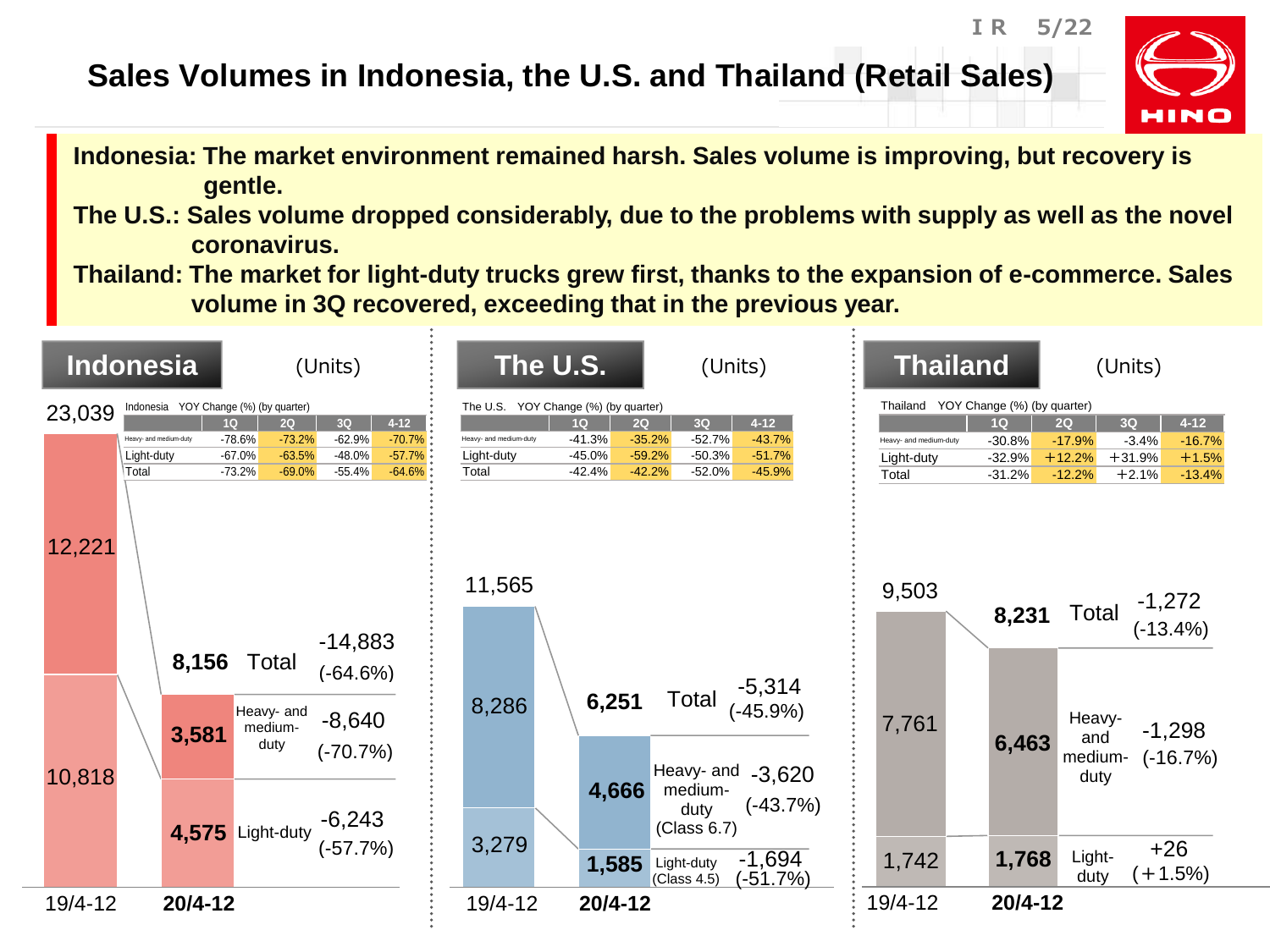#### **Consolidated Sales of TOYOTA Brand Vehicles and Unit**



**IR 6/22**

**TOYOTA brand vehicles: Sales dropped considerably from the previous year, but the sales in 3Q exceeded the sales in the previous year.**

**Units: Recovered from 2Q, but cumulative total declined from the previous year in both Thailand and the U.S.**

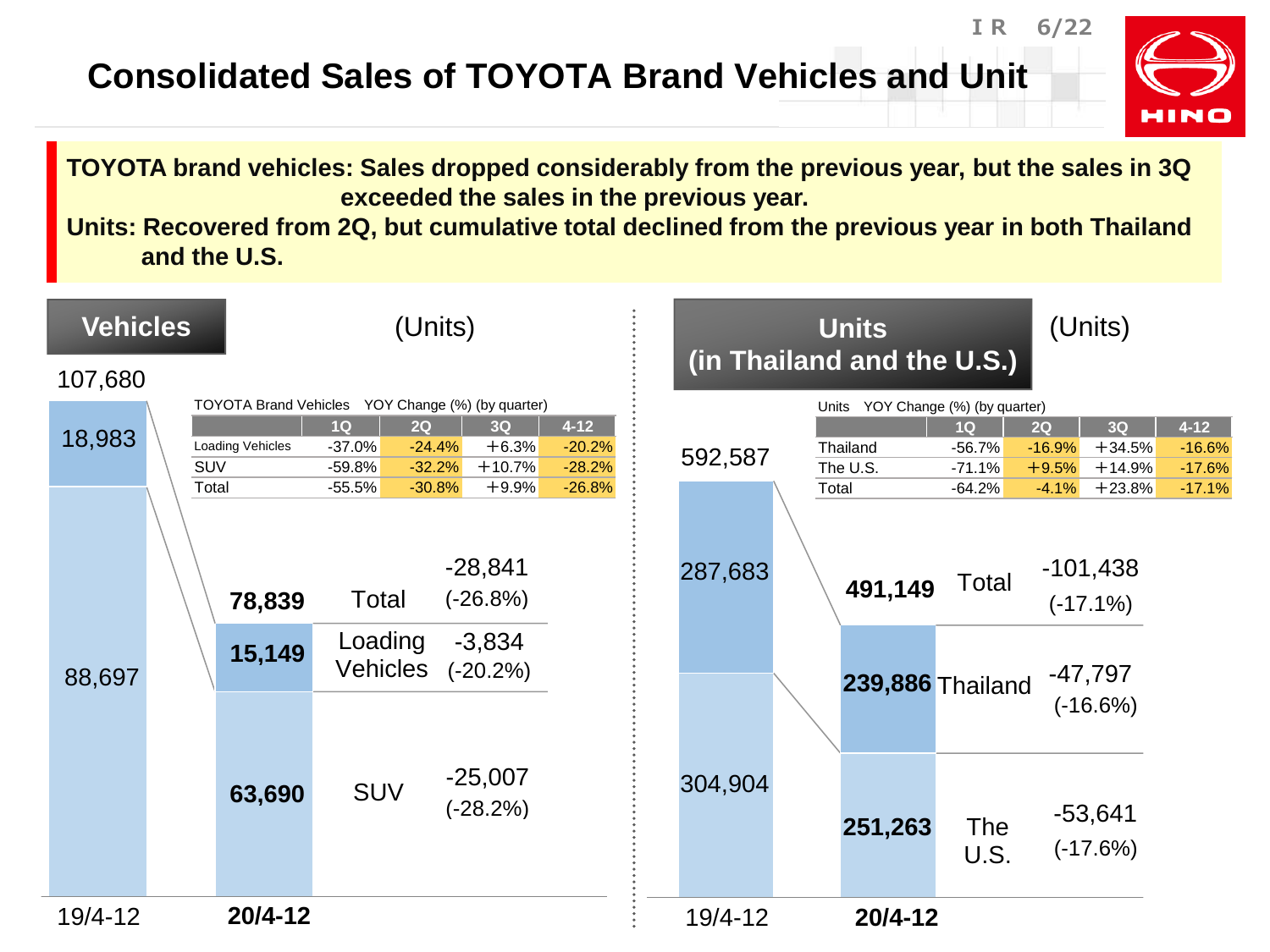



## **) Consolidated Income Statements**

## **) FY2021 Sales Forecast**

#### **) FY2021 Consolidated Financial Forecast**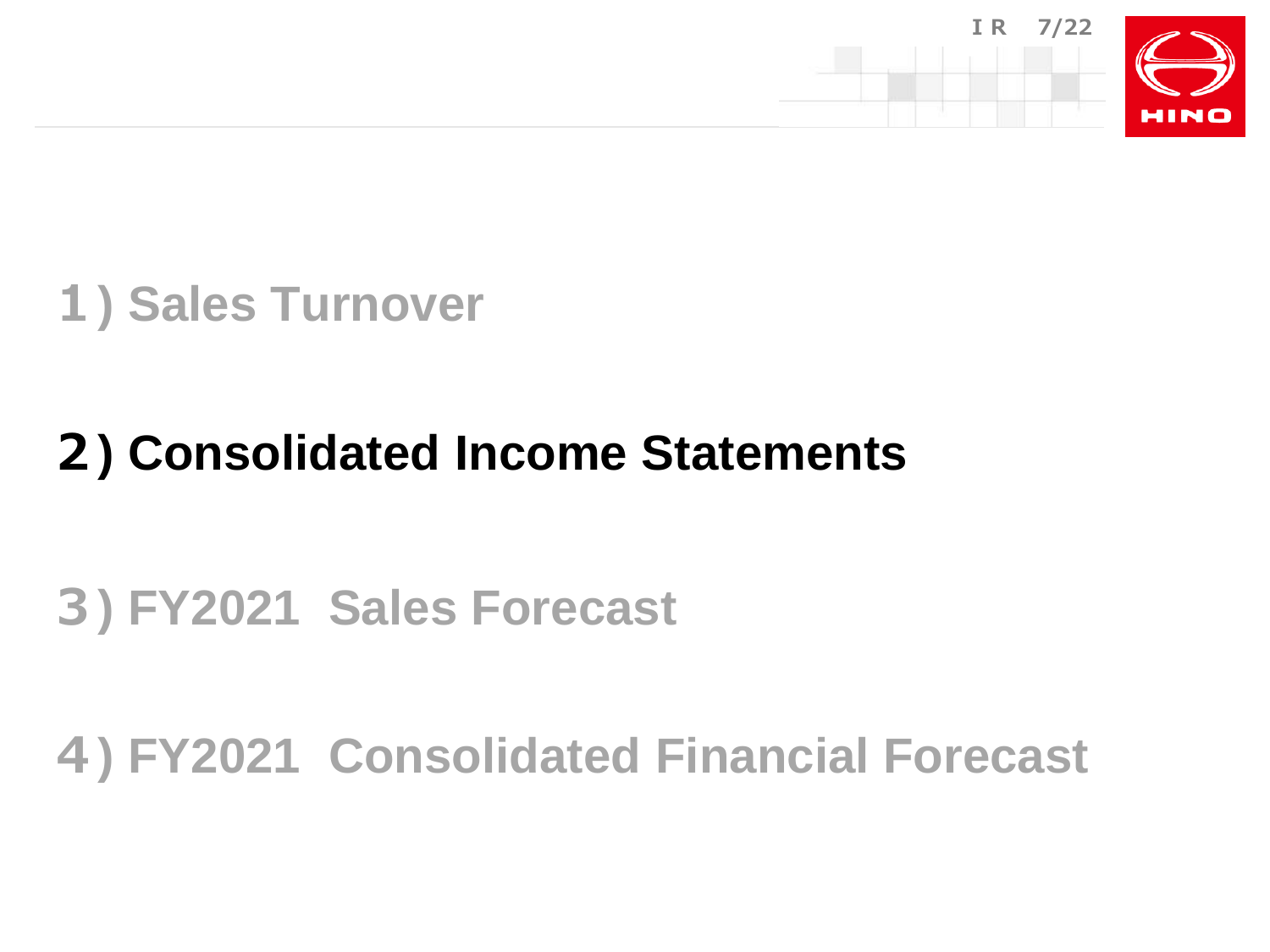



|                            |                                  |                           |            | (Billions of yen) |
|----------------------------|----------------------------------|---------------------------|------------|-------------------|
| <b>Item</b>                | <b>FY2021 3Q</b><br>$('20/4-12)$ | FY2020 3Q<br>$('19/4-12)$ | Change     | Change (%)        |
|                            |                                  |                           |            |                   |
| <b>Net sales</b>           | 1,074.5                          | 1,374.3                   | $-299.8$   | $-21.8%$          |
|                            | $\langle -0.1\% \rangle$         | $<3.5\%$                  | $< -3.6p$  |                   |
| <b>Operating income</b>    | $-1.0$                           | 48.2                      | $-49.2$    |                   |
|                            | $\langle -0.2\% \rangle$         | $<3.3\%>$                 | $<-3.5p>$  |                   |
| <b>Ordinary income</b>     | $-1.7$                           | 45.0                      | $-46.7$    |                   |
| <b>Profit attributable</b> | $\langle -0.2\% \rangle$         | $<2.2\%>$                 | $< -2.4p>$ |                   |
| to owners of parent        | $-2.2$                           | 29.9                      | $-32.1$    |                   |

Note: Figures in parentheses (<>) indicate income margin.

| <b>Consolidated unit sales</b> |                  |             | (Units)          |            | <b>Exchange rate</b> |             |  |
|--------------------------------|------------------|-------------|------------------|------------|----------------------|-------------|--|
|                                | $20/4 - 12$      | $19/4 - 12$ | Change           |            | $20/4 - 12$          | $19/4 - 12$ |  |
| Japan                          | 43,209           | 49,227      | $-6,018$         | US\$       | 106                  | 109         |  |
|                                |                  |             |                  | <b>THB</b> | 3.37                 | 3.51        |  |
| <b>Overseas</b>                | 50,205<br>85,884 | $-35,679$   | <b>IDR (100)</b> | 0.70       | 0.77                 |             |  |
| <b>TOYOTA</b> brand            | 78,839           | 107,680     | $-28,841$        | Α\$        | 73                   | 76          |  |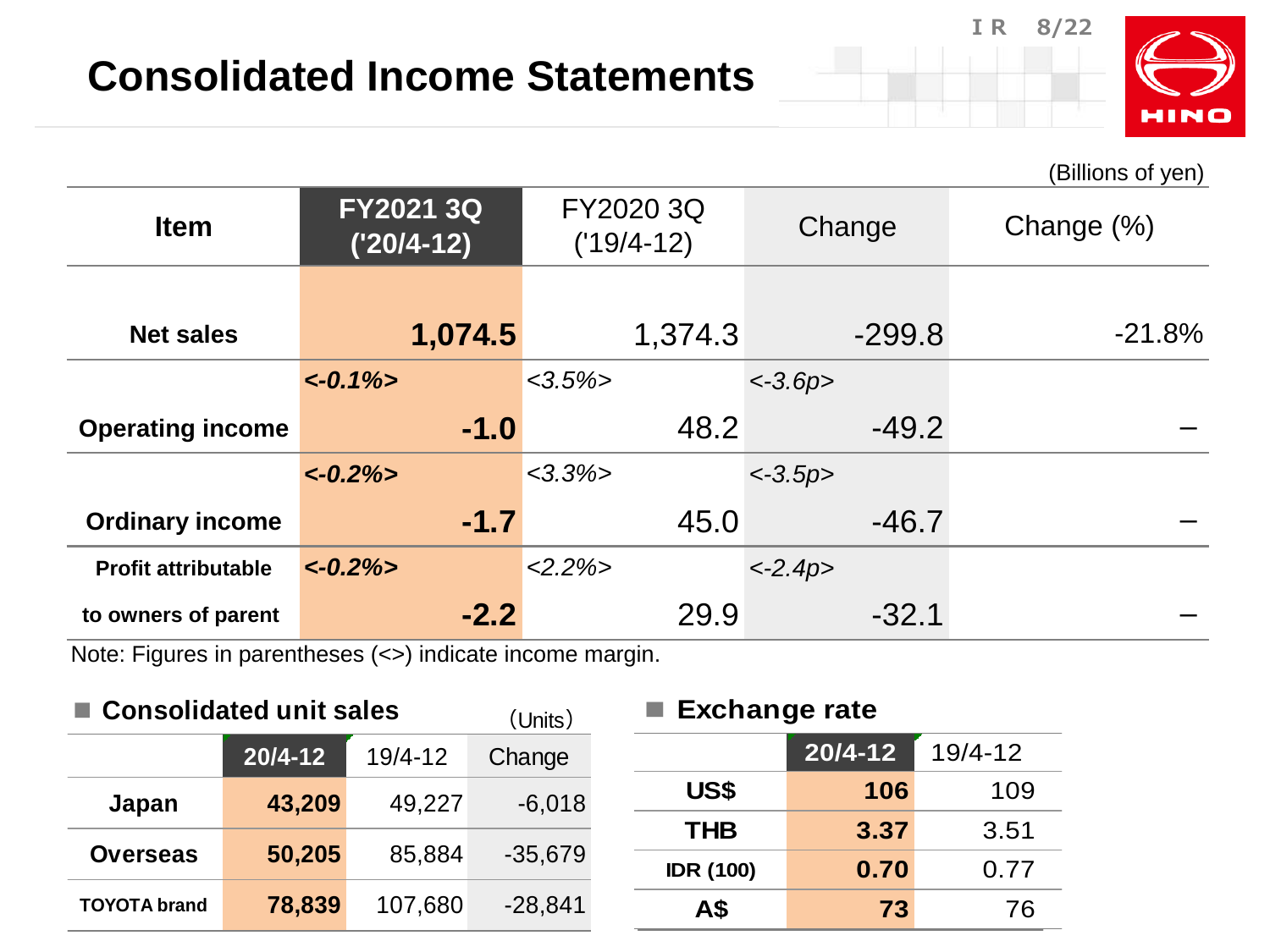#### **Analysis of Consolidated Income Statements**

**Profit decreased considerably due to the decline in sales, but operating income in 3Q was 10.7 billion yen in the black, thanks to the curtailment of fixed costs and the reduction of cost of sales. Cumulative profit recovered to negative 1 billion yen.**

**IR 9/22**

HINO

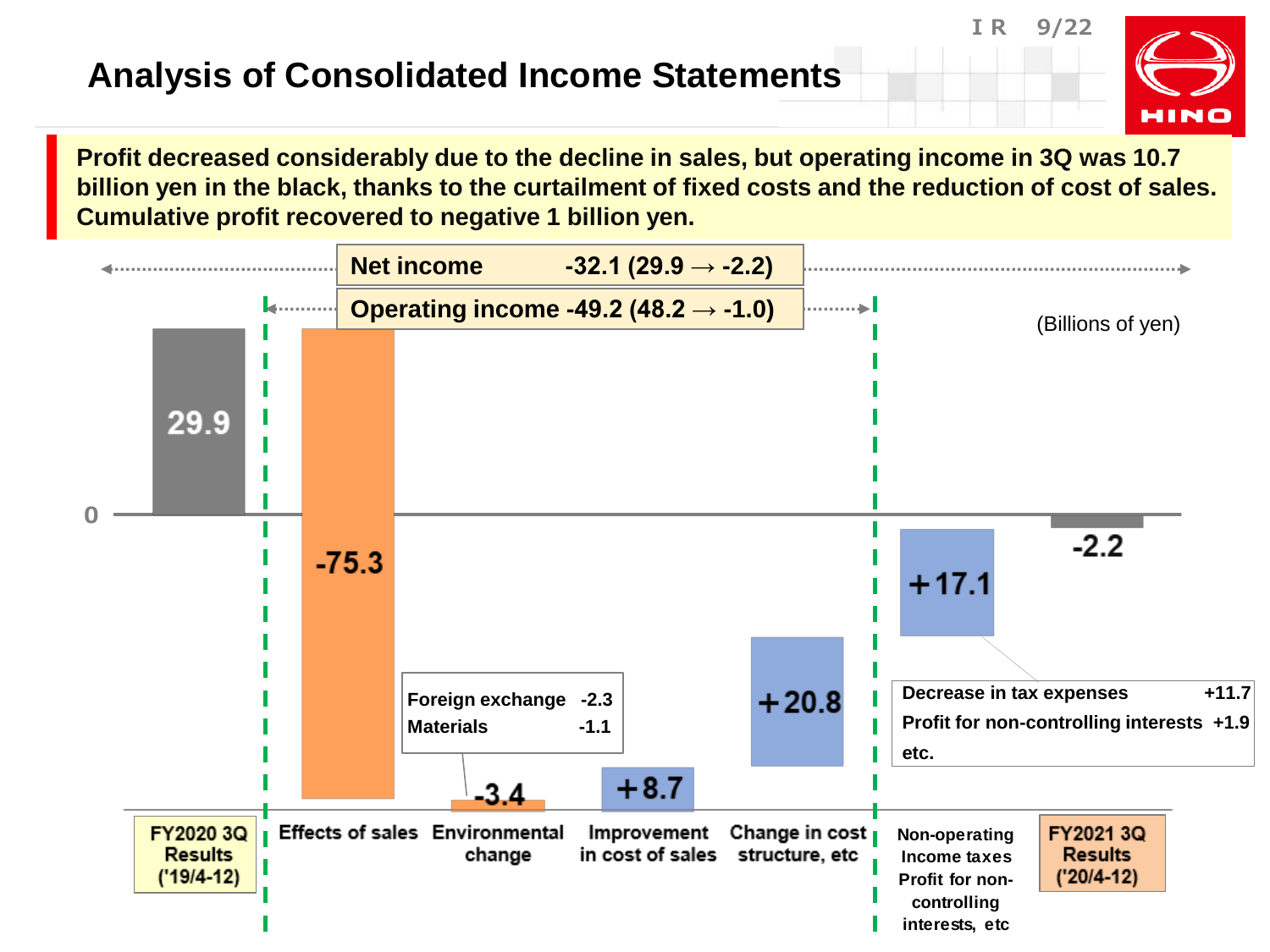

(Billions of yen)

**IR 10/22**

**Mainly due to the drop in sales volume in the novel coronavirus pandemic, all segments saw drops in sales and profit, but operating income in 3Q was positive in Japan and Asia.**

| <b>FY2021 3Q</b><br>FY2020 3Q<br>Change<br>$('19/4-12)$<br>$('20/4-12)$<br><b>Operating</b><br>Operating<br>Operating<br><b>Net sales</b><br>Net sales<br><b>Net sales</b><br>income<br><i>income</i><br>income<br>$\langle -0.1\% \rangle$<br>$<2.9\%>$<br>$-21.2%$<br>$-0.8$<br>1,108.0<br>32.0<br>$-235.3$<br>Japan<br>872.7<br>$-31.7%$<br>$<4.1\%>$<br>$-85.3%$<br>$<0.9\frac{1}{2}$<br><b>Asia</b><br>1.7<br>11.7<br>285.7<br>$-90.6$<br>195.1<br>$-41.2%$<br>$<1.7\%>$<br>$< -4.2\%$<br>3.1<br><b>Other Areas</b><br>$-4.6$<br>184.9<br>$-76.3$<br>108.6<br><b>Consolidated</b><br>2.7<br>$+102.4$<br>$-101.9$<br>$-204.3$<br>1.4<br>adjustment<br>$\langle -0.1\% \rangle$<br>$<3.5\%$<br>$-21.8%$<br><b>Total</b><br>1,374.3<br>48.2<br>$-299.8$<br>$-1.0$<br>1,074.5 |  |  |  |  | וייט טויטיייש) |  |
|--------------------------------------------------------------------------------------------------------------------------------------------------------------------------------------------------------------------------------------------------------------------------------------------------------------------------------------------------------------------------------------------------------------------------------------------------------------------------------------------------------------------------------------------------------------------------------------------------------------------------------------------------------------------------------------------------------------------------------------------------------------------------------|--|--|--|--|----------------|--|
|                                                                                                                                                                                                                                                                                                                                                                                                                                                                                                                                                                                                                                                                                                                                                                                |  |  |  |  |                |  |
|                                                                                                                                                                                                                                                                                                                                                                                                                                                                                                                                                                                                                                                                                                                                                                                |  |  |  |  |                |  |
|                                                                                                                                                                                                                                                                                                                                                                                                                                                                                                                                                                                                                                                                                                                                                                                |  |  |  |  |                |  |
|                                                                                                                                                                                                                                                                                                                                                                                                                                                                                                                                                                                                                                                                                                                                                                                |  |  |  |  | $-32.8$        |  |
|                                                                                                                                                                                                                                                                                                                                                                                                                                                                                                                                                                                                                                                                                                                                                                                |  |  |  |  |                |  |
|                                                                                                                                                                                                                                                                                                                                                                                                                                                                                                                                                                                                                                                                                                                                                                                |  |  |  |  | $-10.0$        |  |
|                                                                                                                                                                                                                                                                                                                                                                                                                                                                                                                                                                                                                                                                                                                                                                                |  |  |  |  |                |  |
|                                                                                                                                                                                                                                                                                                                                                                                                                                                                                                                                                                                                                                                                                                                                                                                |  |  |  |  | $-7.7$         |  |
|                                                                                                                                                                                                                                                                                                                                                                                                                                                                                                                                                                                                                                                                                                                                                                                |  |  |  |  | $+1.3$         |  |
|                                                                                                                                                                                                                                                                                                                                                                                                                                                                                                                                                                                                                                                                                                                                                                                |  |  |  |  |                |  |
|                                                                                                                                                                                                                                                                                                                                                                                                                                                                                                                                                                                                                                                                                                                                                                                |  |  |  |  | $-49.2$        |  |

Note: Figures in parentheses (<>) indicate operating income margin. Percentages in the column "Change" indicate year-on-year change.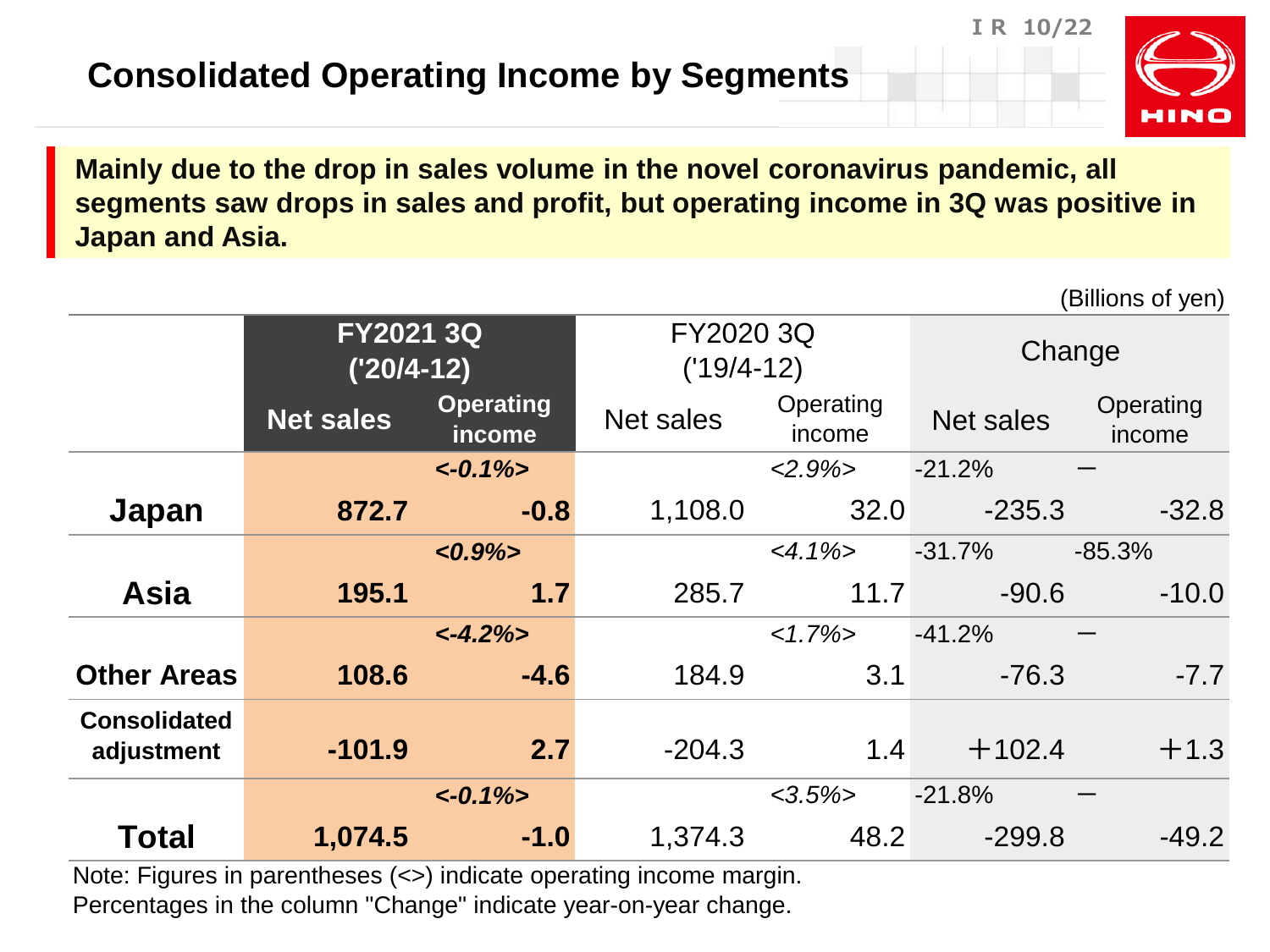

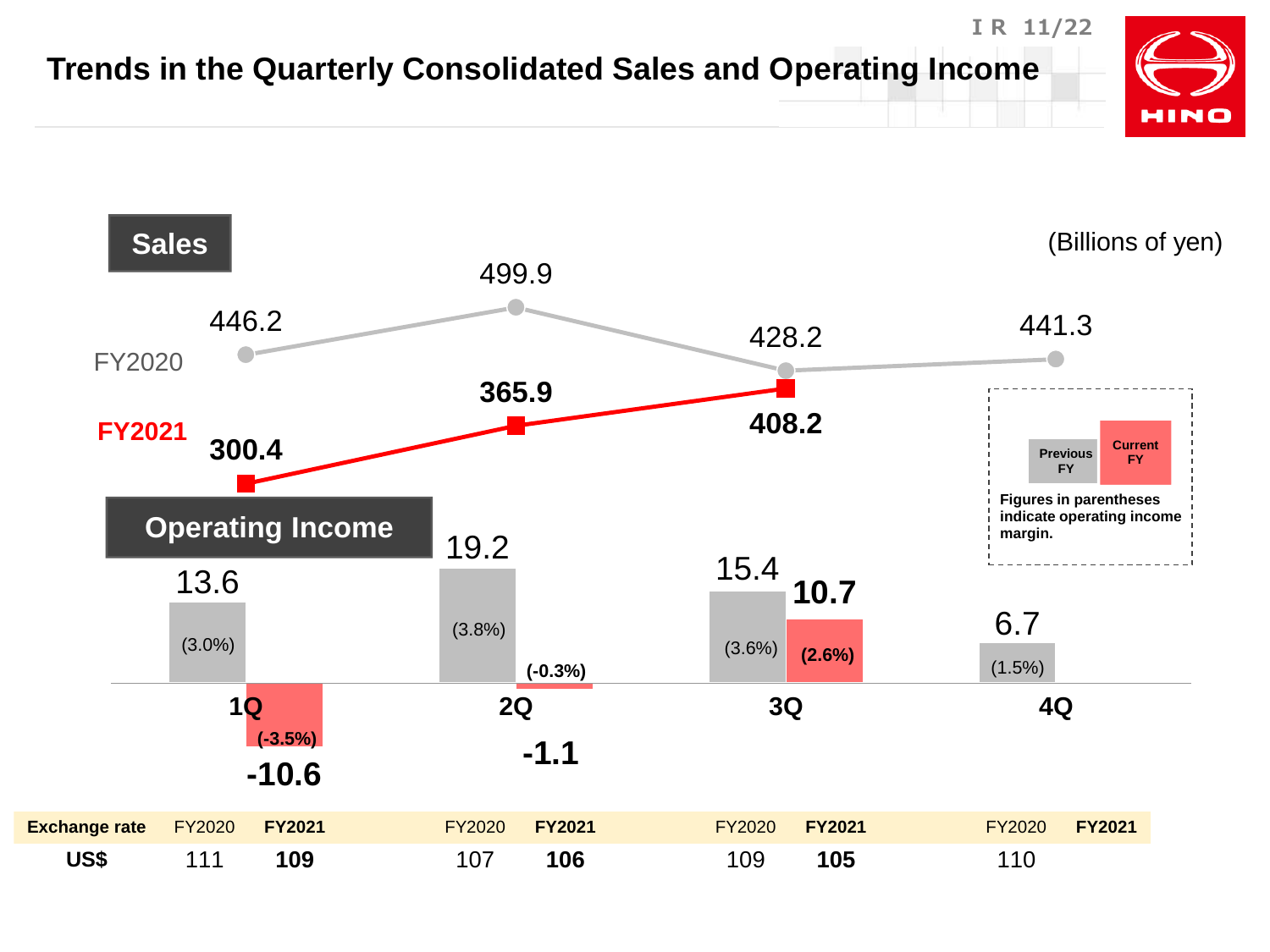

# **【For Reference】 FY2021 Third-Quarter Results (3 Months)**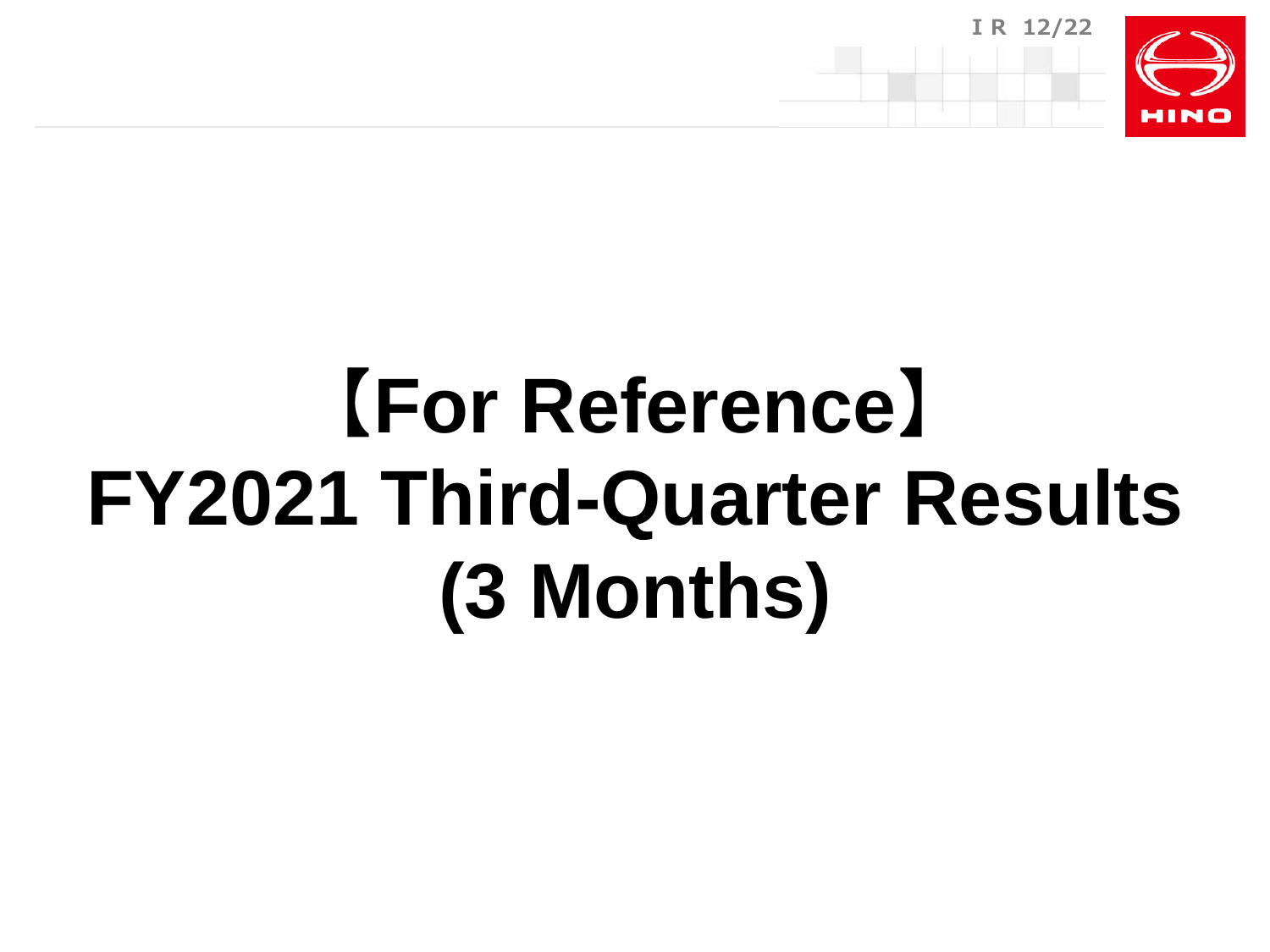#### **Global Unit Sales (Retail Sales) (3 Months)**



**IR 13/22**

**HINO**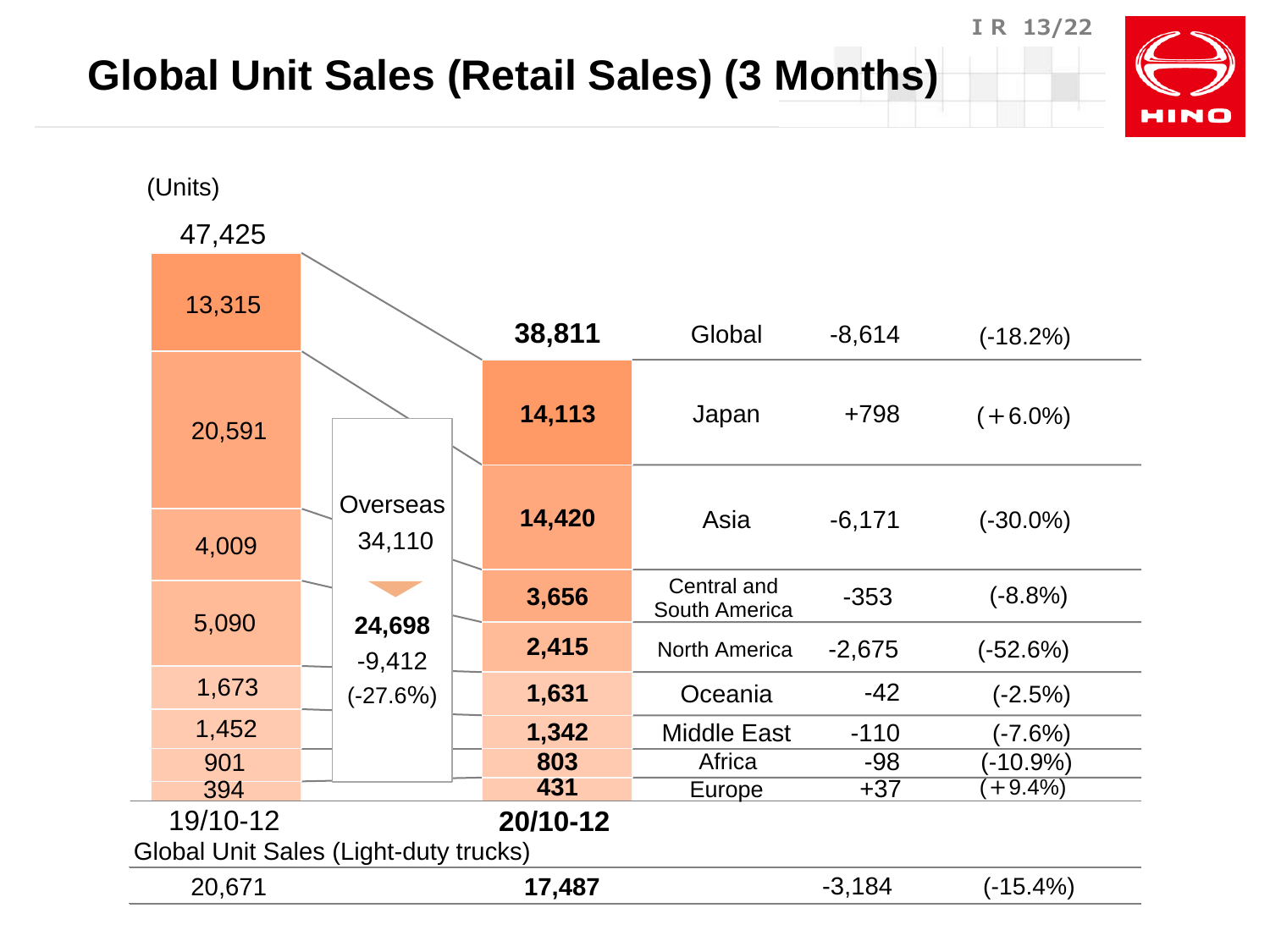#### **Truck and Bus Market in Japan (3 Months)**

**IR 14/22**



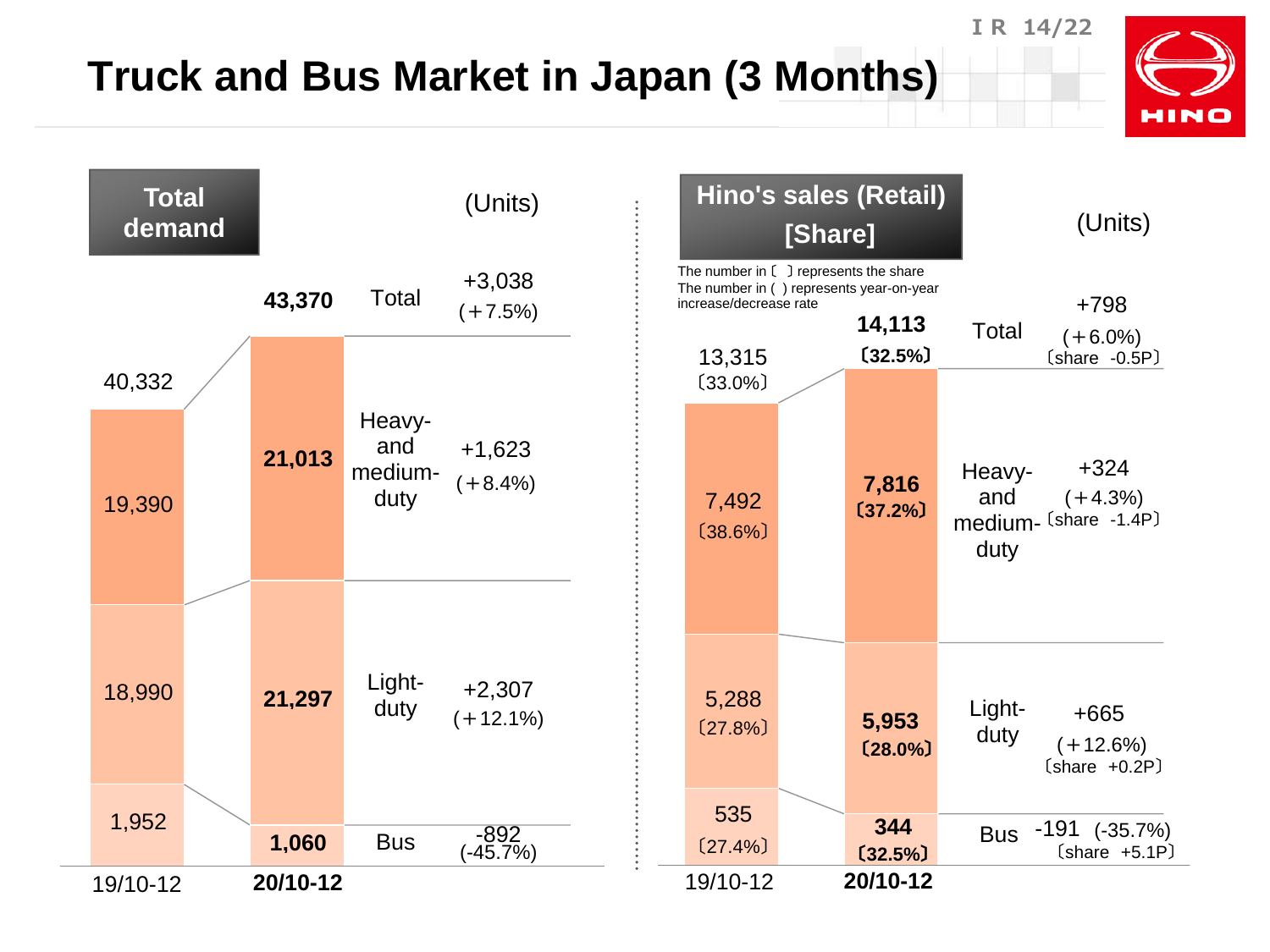#### **IR 15/22 Sales Volumes in Indonesia, the U.S. and Thailand (Retail Sales) (3 Months)**



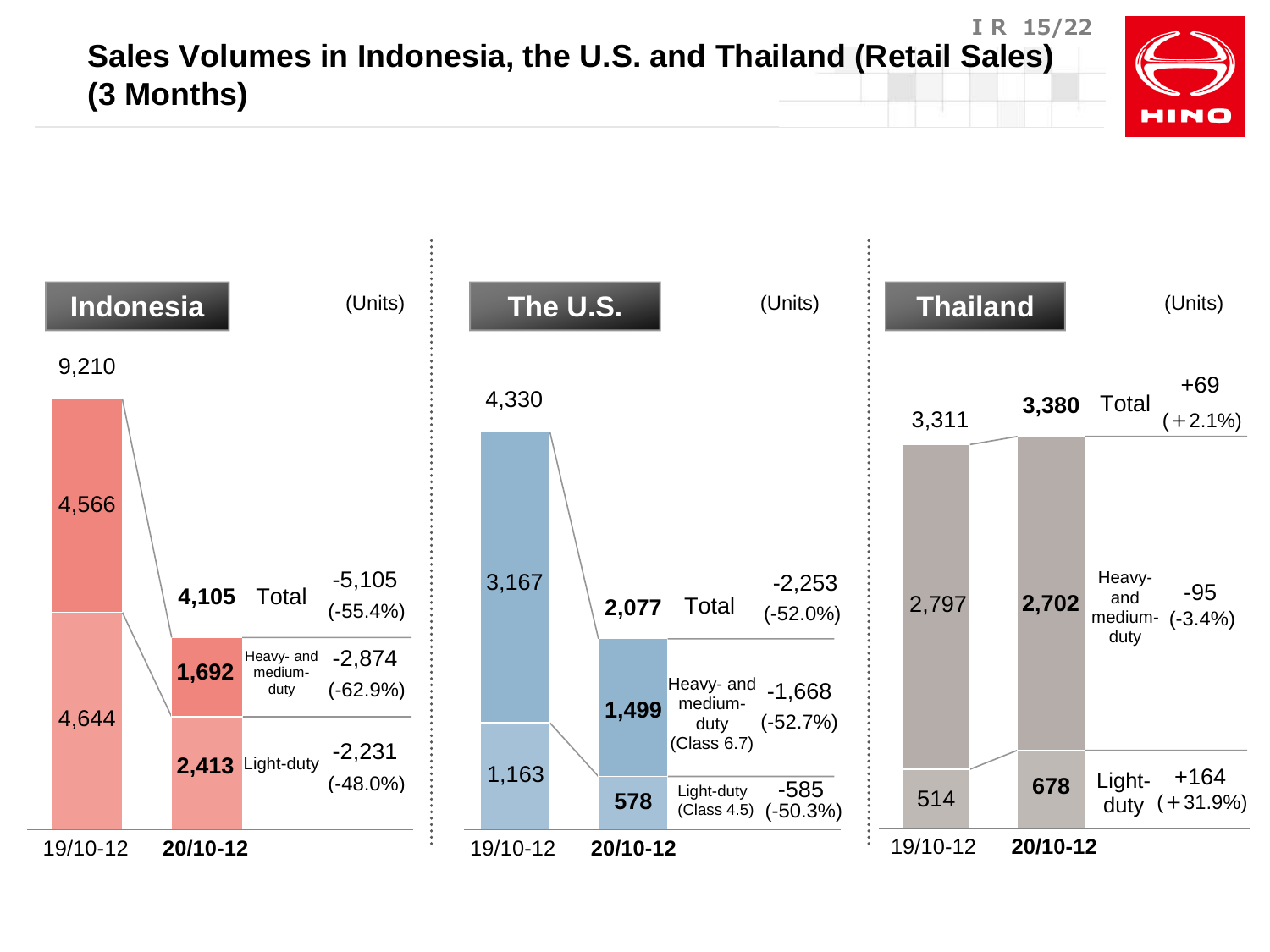#### **IR 16/22 Consolidated Sales of TOYOTA Brand Vehicles and Unit (3 Months)**



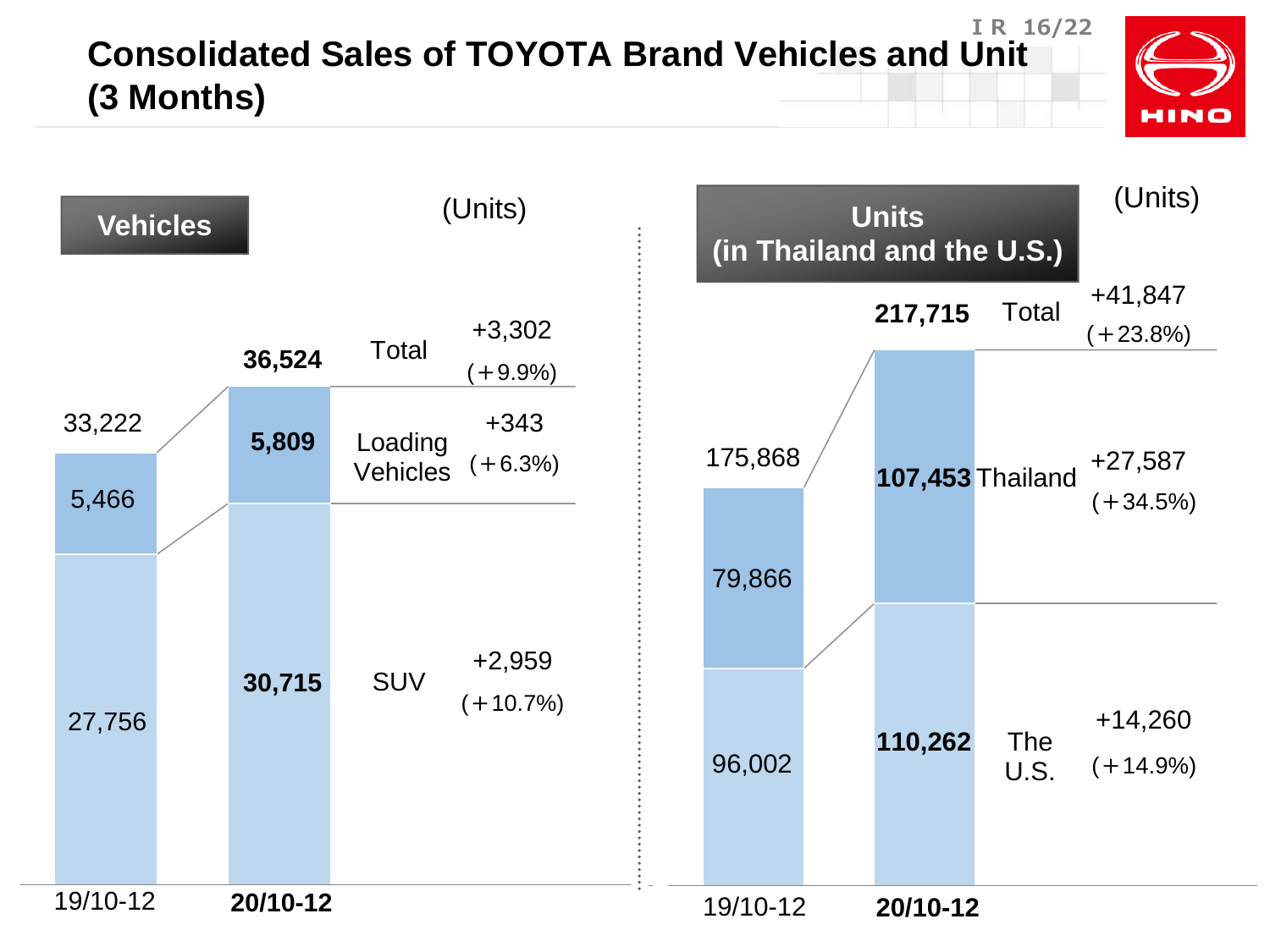#### **Consolidated Income Statements (3 Months)**



**IR 17/22**

|                                                                                                                                        |                                   |                            |           | (Billions of yen) |
|----------------------------------------------------------------------------------------------------------------------------------------|-----------------------------------|----------------------------|-----------|-------------------|
| <b>Item</b>                                                                                                                            | <b>FY2021 3Q</b><br>$('20/10-12)$ | FY2020 3Q<br>$('19/10-12)$ | Change    | Change (%)        |
|                                                                                                                                        |                                   |                            |           |                   |
| <b>Net sales</b>                                                                                                                       | 408.2                             | 428.2                      | $-20.0$   | $-4.7%$           |
|                                                                                                                                        | $<2.6\%$                          | $<3.6\%$                   | $<-1.0p>$ |                   |
| <b>Operating income</b>                                                                                                                | 10.7                              | 15.4                       | $-4.7$    | $-30.9\%$         |
|                                                                                                                                        | $<2.7\%>$                         | $<3.5\%>$                  | $<-0.8p>$ |                   |
| <b>Ordinary income</b>                                                                                                                 | 11.1                              | 14.9                       | $-3.8$    | $-25.3%$          |
| <b>Profit attributable</b>                                                                                                             | $1.8\%$                           | $2.7\%$                    | $<-0.9p>$ |                   |
| to owners of parent<br>$\mathbf{N}$ at a $\mathbf{E}$ corresponding to the second function of $\mathbf{N}$ in the second second second | 7.4                               | 11.4                       | $-4.0$    | $-34.4%$          |

Note: Figures in parentheses (<>) indicate income margin.

| ■ Consolidated unit sales |                          |        | (Units)  |                  | <b>Exchange rate</b> |          |  |
|---------------------------|--------------------------|--------|----------|------------------|----------------------|----------|--|
|                           | $20/10 - 12$<br>19/10-12 |        | Change   |                  | 20/10-12             | 19/10-12 |  |
| Japan                     | 14,367                   | 14.094 | $+273$   | US\$             | 105                  | 109      |  |
|                           |                          |        |          | <b>THB</b>       | 3.37                 | 3.57     |  |
| <b>Overseas</b>           | 21,654                   | 28,268 | $-6,614$ | <b>IDR (100)</b> | 0.72                 | 0.77     |  |
| <b>TOYOTA</b> brand       | 36,524                   | 33,222 | $+3,302$ | Α\$              | 75                   | 76       |  |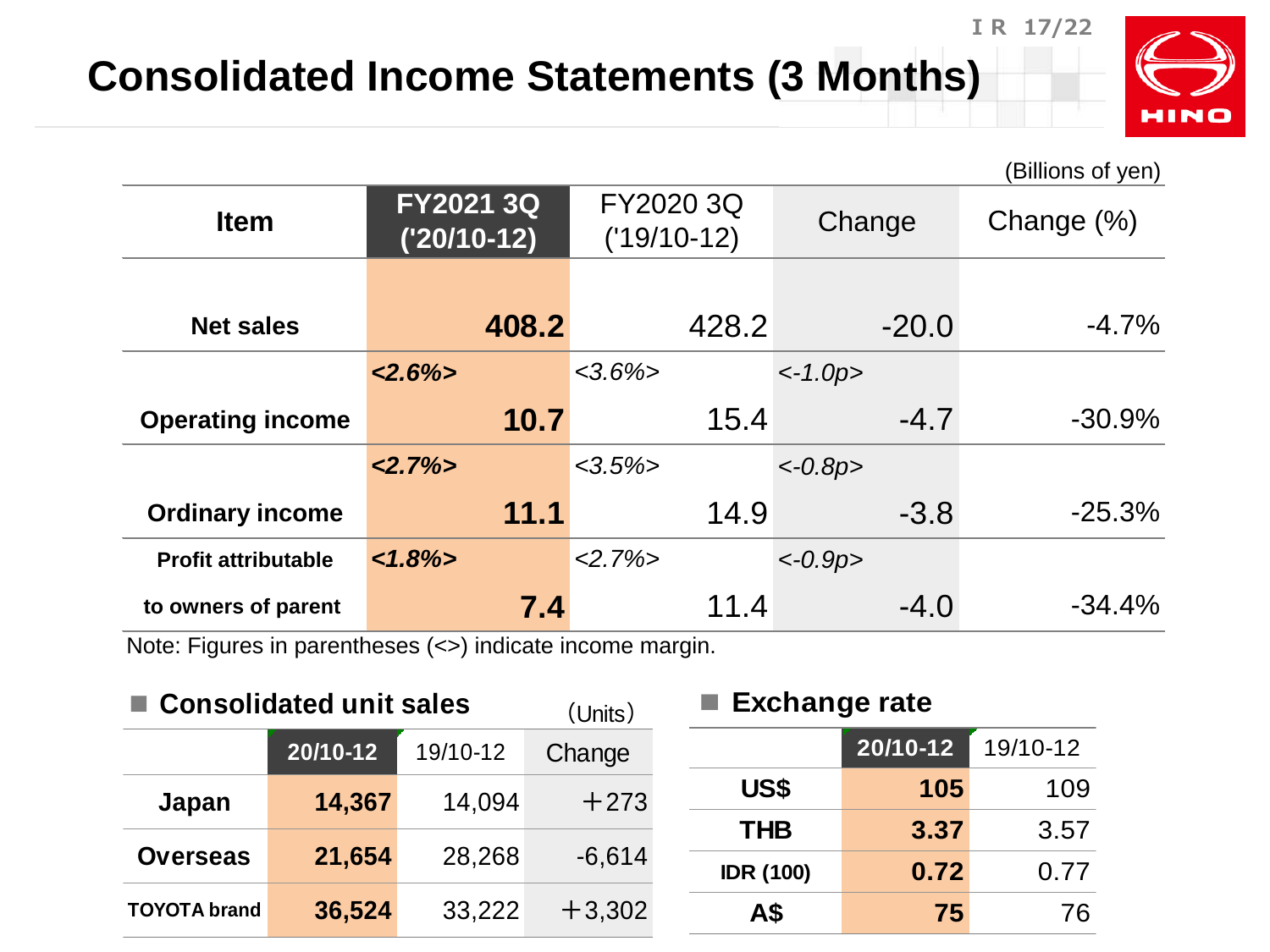#### **Analysis of Consolidated Income Statements (3 Months)**



**IR 18/22**

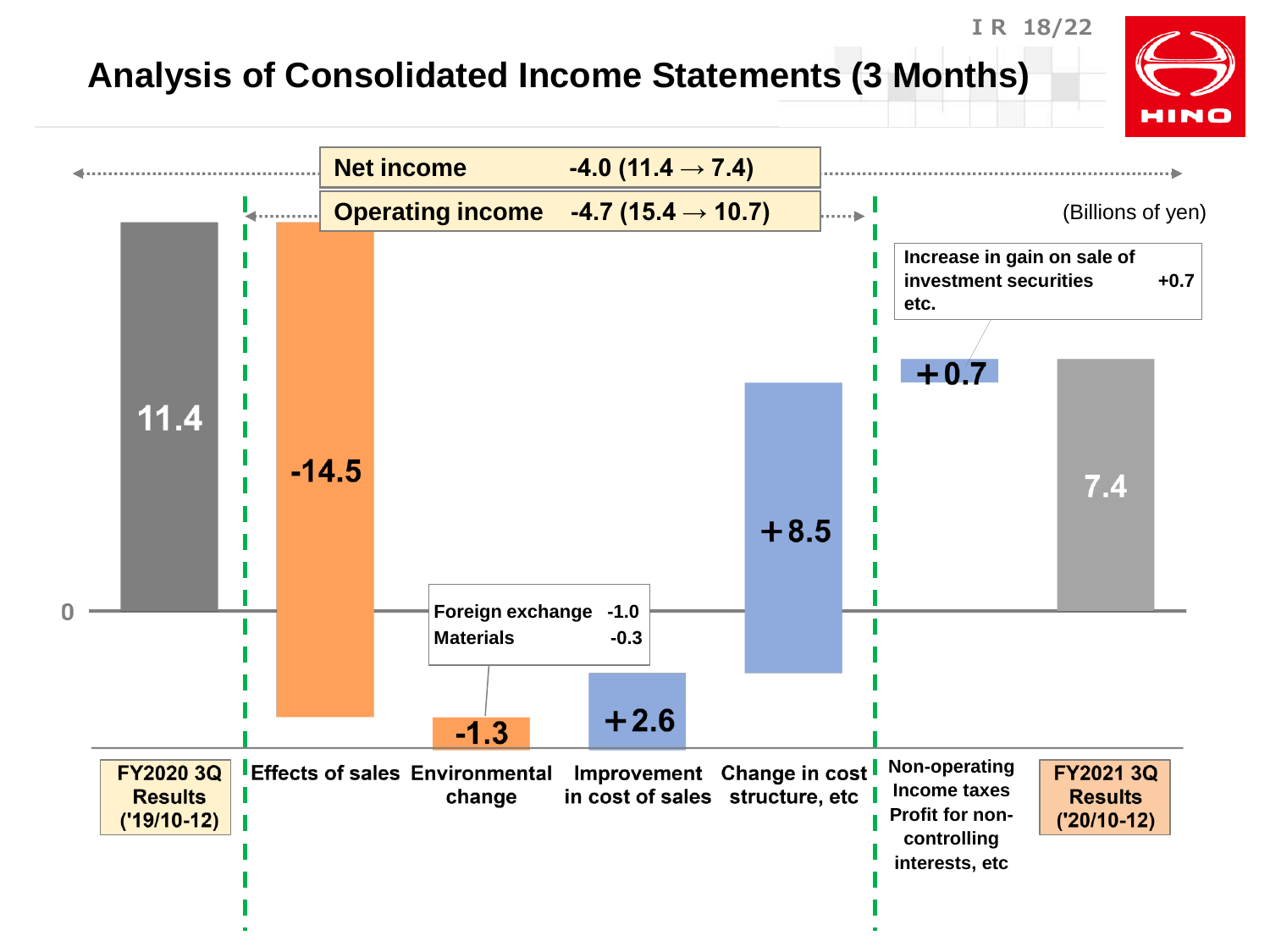



### **) Consolidated Income Statements**

## **) FY2021 Sales Forecast**

#### **) FY2021 Consolidated Financial Forecast**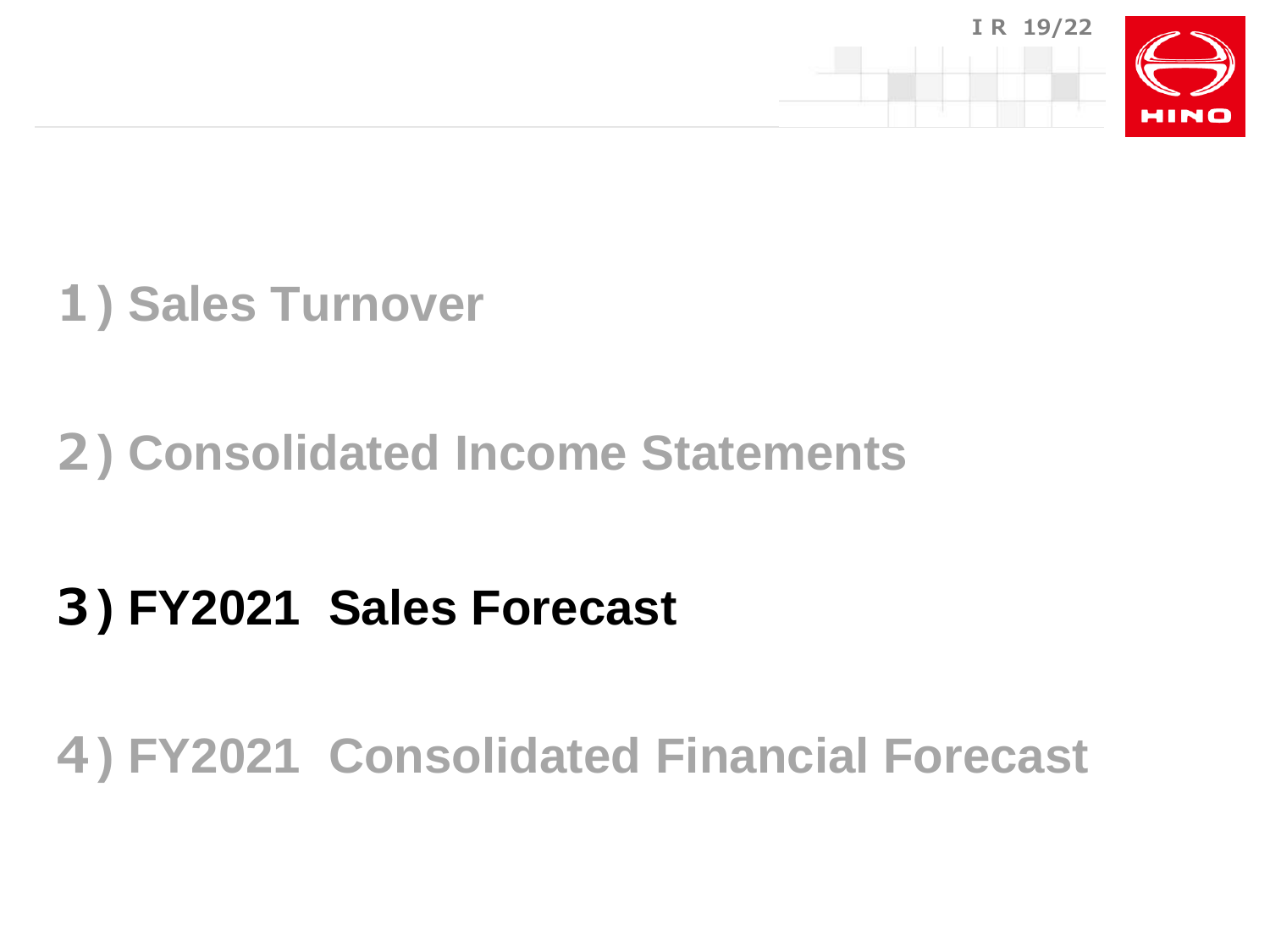**IR 20/22**



(Thousand units)

#### **The assumed number of unit sales is unchanged from that announced on October 29.**

|                               |                                                                                           |                                                                      |        |            |                                             | $\cdots$ |            |  |  |
|-------------------------------|-------------------------------------------------------------------------------------------|----------------------------------------------------------------------|--------|------------|---------------------------------------------|----------|------------|--|--|
|                               | <b>FY2021</b><br>$('20/4-'21/3)$<br><b>Forecasts</b><br>announced on<br><b>January 27</b> | FY2021<br>$('20/4-'21/3)$<br>Forecasts<br>announced on<br>October 29 | Change | Change (%) | FY2020<br>$('19/4-'20/3)$<br><b>Results</b> | Change   | Change (%) |  |  |
| Japan                         | 59.0                                                                                      | 59.0                                                                 |        |            | 66.8                                        | $-7.8$   | $-11.7%$   |  |  |
| <b>Overseas</b>               | 83.5                                                                                      | 83.5                                                                 |        |            | 113.5                                       | $-30.0$  | $-26.4%$   |  |  |
| <b>Total</b>                  | 142.5                                                                                     | 142.5                                                                |        |            | 180.3                                       | $-37.8$  | $-21.0%$   |  |  |
| <b>TOYOTA</b><br>brand<br>(*) | 109.7<br>$\star$ lisali idina. Duga faulisalanaaja                                        | 109.7                                                                |        |            | 139.3                                       | $-29.6$  | $-21.3%$   |  |  |

\*Including Dyna for Indonesia.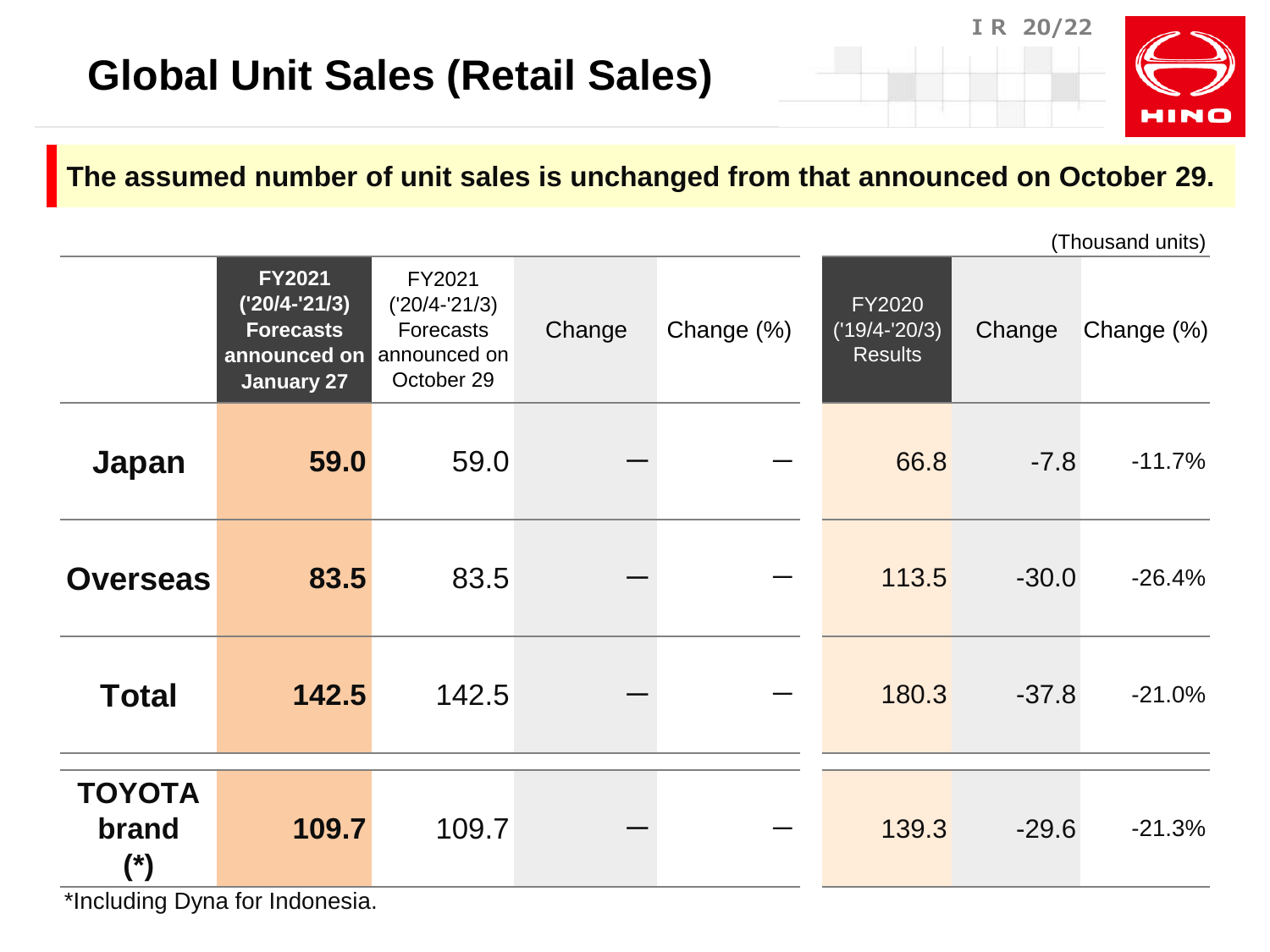



## **) Consolidated Income Statements**

## **) FY2021 Sales Forecast**

#### **) FY2021 Consolidated Financial Forecast**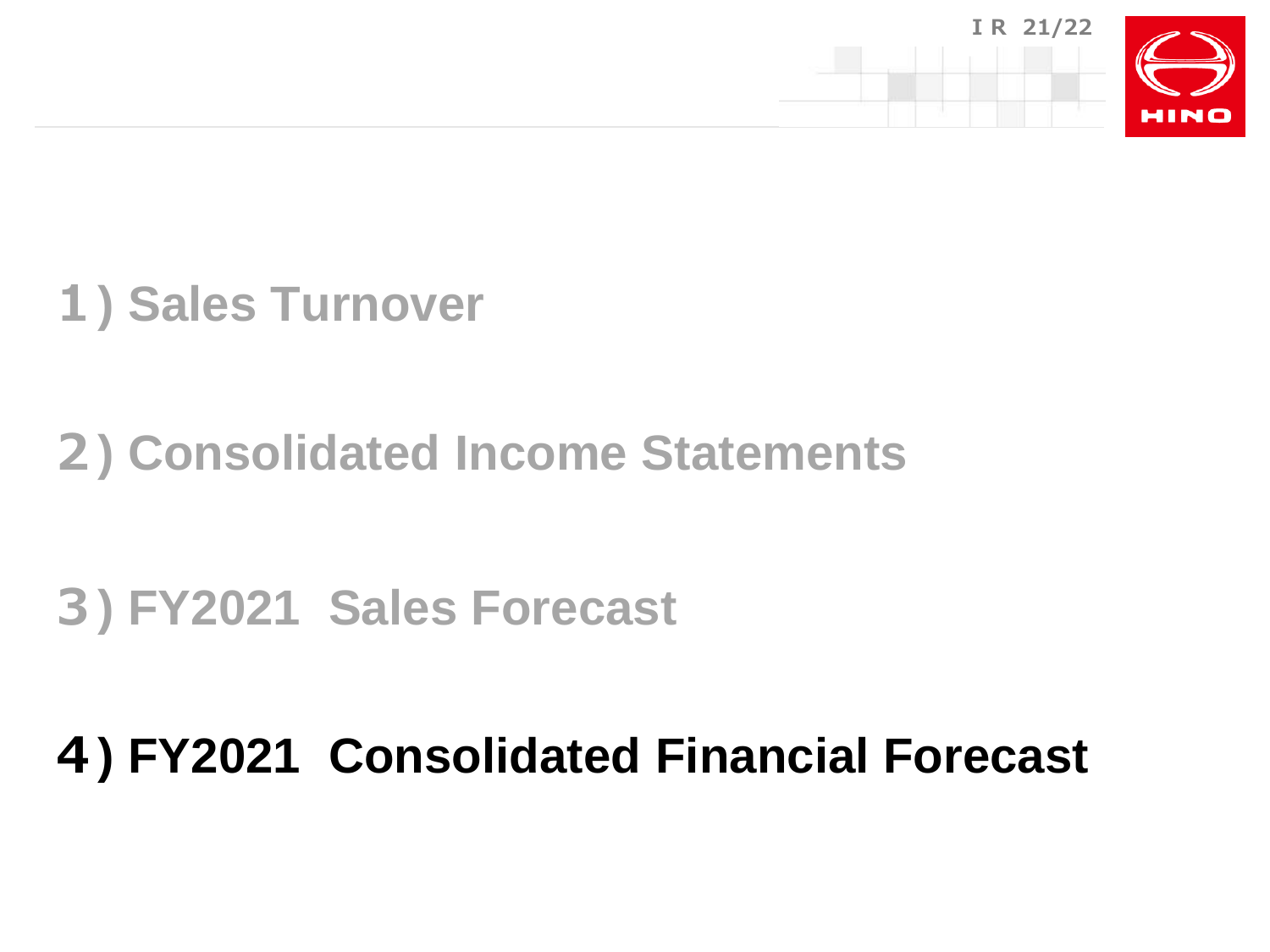#### **Consolidated Income Statements**





**The cost related to the discontinuation of manufacturing at North American factories amounting to about 14 billion yen was reflected in extraordinary loss, so net income has been revised downwardly to negative 12 billion yen.**

|                            |                                                                                    |                                                                    |           |            |                                             |           | (Billions of yen) |
|----------------------------|------------------------------------------------------------------------------------|--------------------------------------------------------------------|-----------|------------|---------------------------------------------|-----------|-------------------|
| <b>Item</b>                | <b>FY2021</b><br>$('20/4-'21/3)$<br><b>Forecasts</b><br>announced on<br>January 27 | FY2021<br>('20/4-'21/3)<br>Forecasts<br>announced on<br>October 29 | Change    | Change (%) | FY2020<br>$('19/4-'20/3)$<br><b>Results</b> | Change    | Change (%)        |
| <b>Net sales</b>           | 1,430.0                                                                            | 1,430.0                                                            |           |            | 1,815.6                                     | $-385.6$  | $-21.2%$          |
|                            | $<0.2\%$                                                                           | $<0.2\%$                                                           |           |            | $<3.0\%$                                    | $<-2.8p>$ |                   |
| <b>Operating income</b>    | 3.0                                                                                | 3.0                                                                |           |            | 54.9                                        | $-51.9$   | $-94.5%$          |
|                            | $<-0.1\%$                                                                          | $<-0.1\%$                                                          |           |            | $2.7\%>$                                    | $<-2.8p>$ |                   |
| <b>Ordinary income</b>     | $-2.0$                                                                             | $-2.0$                                                             |           |            | 49.6                                        | $-51.6$   |                   |
| <b>Profit attributable</b> | $<-0.8\%>$                                                                         | $<-0.2\%$                                                          | $<-0.6p>$ |            | $1.7\%$                                     | $<-2.5p>$ |                   |
| to owners of parent        | $-12.0$                                                                            | $-3.0$                                                             | $-9.0$    |            | 31.5                                        | $-43.5$   |                   |

Note: Figures in parentheses (<>) indicate income margin.

#### ■**Exchange rate**

|                  | Announced on Announced on<br>January 27 | October 29 | FY2020<br>$('19/4-'20/3)$<br><b>Results</b> |
|------------------|-----------------------------------------|------------|---------------------------------------------|
| US\$             | 106                                     | 106        | 109                                         |
| <b>THB</b>       | 3.41                                    | 3.41       | 3.52                                        |
| <b>IDR (100)</b> | 0.75                                    | 0.75       | 0.77                                        |
| A\$              | 72                                      | 72         | 75                                          |